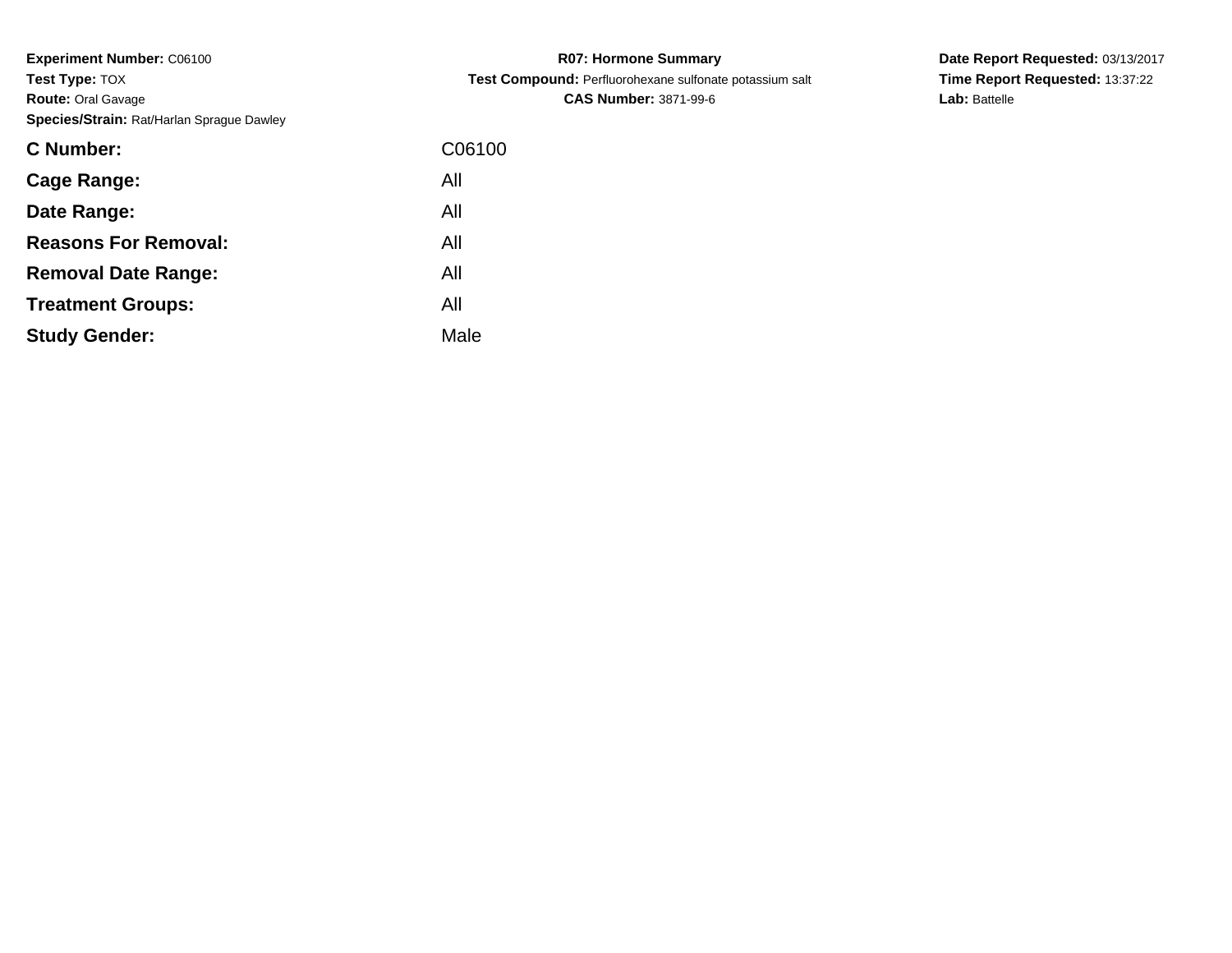## **R07: Hormone Summary Test Compound:** Perfluorohexane sulfonate potassium salt**CAS Number:** 3871-99-6

**Date Report Requested:** 03/13/2017 **Time Report Requested:** 13:37:22**Lab:** Battelle

**Male**

| Terminal<br><b>Sacrifice</b> |                                     |                           |                           | Treatment Groups (mg/kg/day) |                            |                            |
|------------------------------|-------------------------------------|---------------------------|---------------------------|------------------------------|----------------------------|----------------------------|
|                              |                                     | $\mathbf 0$               | 0.625                     | 1.25                         | 2.5                        | 5                          |
| SD 28 - 28                   | Testosterone (ng/mL)                | $4.595 \pm 0.680(10)$     | $7.739 \pm 1.440$ (10)    | $6.500 \pm 1.660(10)$        | $8.111 \pm 1.747(10)$      | $5.875 \pm 1.141$ (10)     |
| SD 28 - 28                   | Thyroid Stimulating Hormone (ng/mL) | $17.310 \pm 2.386(10)$    | $18.583 \pm 1.950(10)$    | $20.779 \pm 1.819(10)$       | $21.875 \pm 3.130(10)$     | $19.691 \pm 1.750(10)$     |
| SD 28 - 28                   | Triiodothyronine (ng/dL)            | $85.182 \pm 5.736(10)$ ** | 66.209 $\pm$ 4.202 (10) * | $58.665 \pm 2.867$ (10) **   | $54.249 \pm 2.309$ (10) ** | $52.496 \pm 1.421$ (10) ** |
| SD 28 - 28                   | Free Thyroxine (ng/dL)              | $1.737 \pm 0.100$ (10) ** | $0.817 \pm 0.067$ (10) ** | $0.481 \pm 0.031$ (10) **    | $0.357 \pm 0.022$ (10) **  | $0.386 \pm 0.032$ (10) **  |
| SD 28 - 28                   | Total Thyroxine (ug/dL)             | $4.240 \pm 0.229$ (10) ** | $2.390 \pm 0.078$ (10) ** | $1.700 \pm 0.058$ (10) **    | $1.470 \pm 0.070$ (10) **  | $1.540 \pm 0.093$ (10) **  |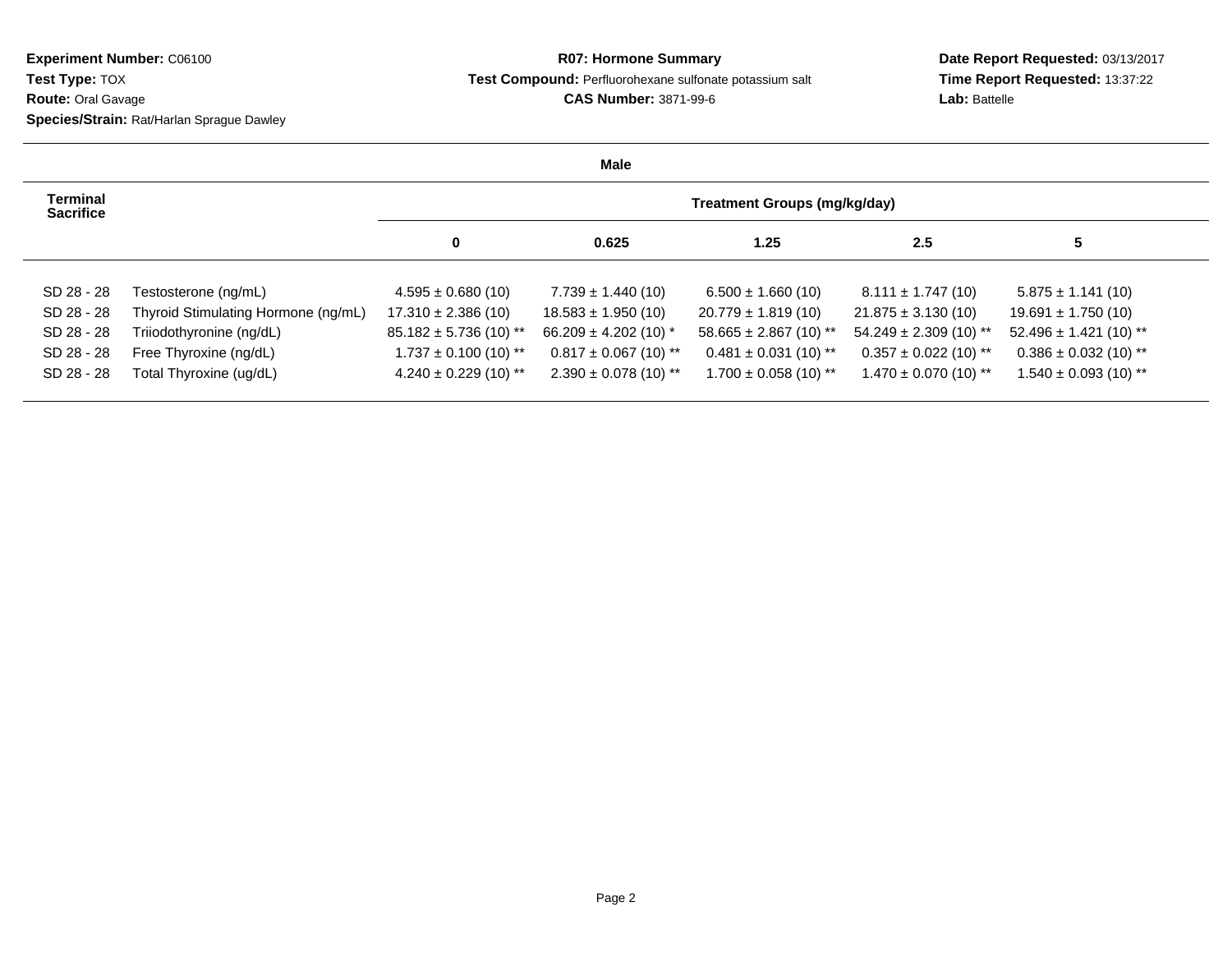## **R07: Hormone Summary Test Compound:** Perfluorohexane sulfonate potassium salt**CAS Number:** 3871-99-6

**Date Report Requested:** 03/13/2017 **Time Report Requested:** 13:37:22**Lab:** Battelle

| <b>Terminal</b><br><b>Sacrifice</b> |                                     | <b>Treatment Groups</b><br>(mg/kg/day) |
|-------------------------------------|-------------------------------------|----------------------------------------|
|                                     |                                     | 10                                     |
| SD 28 - 28                          | Testosterone (ng/mL)                | $7.142 \pm 1.267(10)$                  |
| SD 28 - 28                          | Thyroid Stimulating Hormone (ng/mL) | $24.962 \pm 4.314(10)$                 |
| SD 28 - 28                          | Triiodothyronine (ng/dL)            | $56.831 \pm 3.959$ (10) **             |
| SD 28 - 28                          | Free Thyroxine (ng/dL)              | $0.385 \pm 0.027$ (10) **              |
| SD 28 - 28                          | Total Thyroxine (ug/dL)             | $1.660 \pm 0.048$ (10) **              |